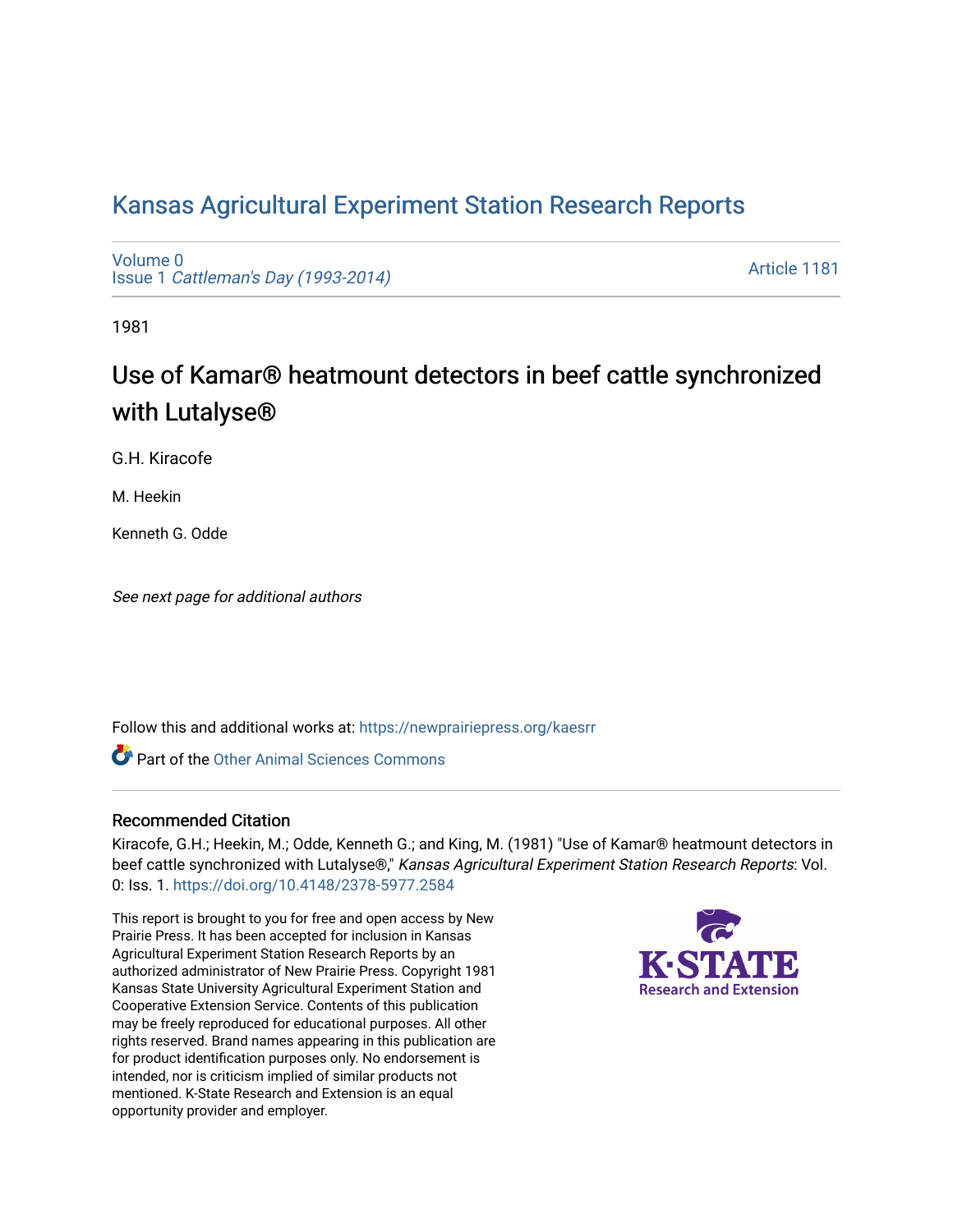### Use of Kamar® heatmount detectors in beef cattle synchronized with Lutalyse®

#### **Abstract**

The ability of the Kamar Heatmount Detector to identify cows ready for insemination 80 hours after two Lutalyse injections was tested with 439 beef cows and heifers. The detector was placed on the rump at the second injection and was "read"? at insemination. Conception rate from the 80-hour timed insemination for cows with red (activated) and lost detectors was 56.5% compared with 7.6% of the cows with white detectors.

#### Keywords

Cattlemen's Day, 1981; Report of progress (Kansas State University. Agricultural Experiment Station); 394; Beef; Kamar detector; Lutalyse

#### Creative Commons License



This work is licensed under a [Creative Commons Attribution 4.0 License](https://creativecommons.org/licenses/by/4.0/).

#### Authors

G.H. Kiracofe, M. Heekin, Kenneth G. Odde, and M. King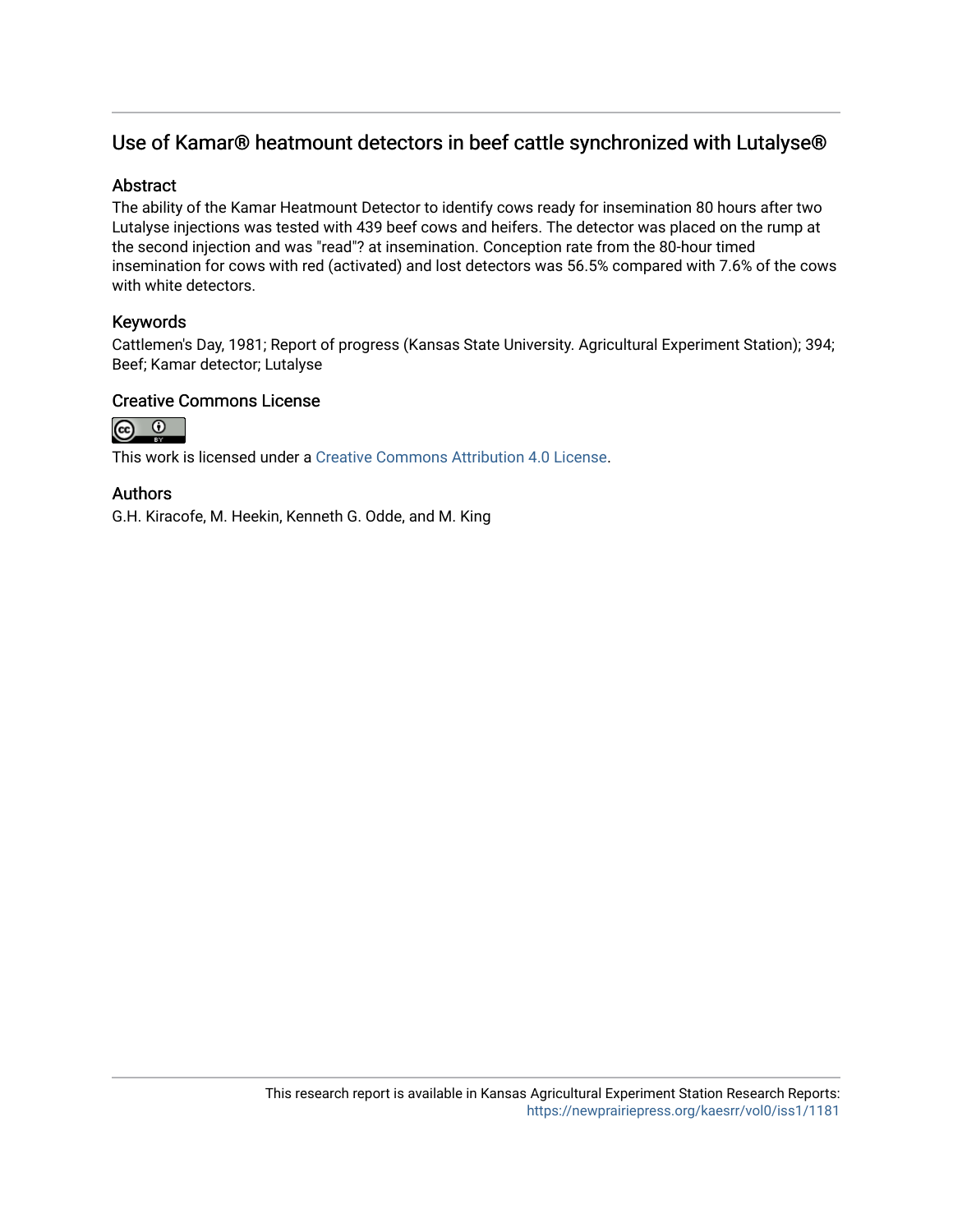

#### Summary

The ability of the Kamar Heatmount Detector to identify cows ready for insemination 80 hours after two Lutalyse injections was tested with 439 beef cows and heifers. The detector was placed on the rump at the second injection and was "read" at insemination. Conception rate from the 80-hour timed insemination for cows with red (activated) and lost detectors was 56.5% compared with 7.6% of the cows with white detectors.

#### Introduction

The Food and Drug Administration approved Lutalyse for synchronizing heat in beef cattle in 1979. Recommended procedure is to inject all cows in the herd with Lutalyse twice (11 days apart), then inseminate all cows 80 hours after the second injection. The procedure is popular as it can be used to artificially inseminate cows without heat detection. However, as many as 40 percent of a given herd may not be cycling when Lutalyse is injected, so they have no chance to conceive.

We tested the ability of the Kamar Heatmount Detector to identify cows ready for insemination 80 hours after Lutalyse injection.

#### Experimental Procedure

In five trials, two Lutalyse injections were given 11 days apart to 439 beef cows and heifers, all of which were inseminated 80 hours after the second injection. A Kamar Heatmount Detector was placed on the rump of each animal at the second injection. At insemination the detector was read as (1) red (activated, indicating heat), (2) white (not activated, indicating the cow was not ridden, thus, not in heat) or (3) lost (assumed from riding, thus, indicating heat). Partially red detectors were considered white unless there were other indications of heat. Conception rates from the 80-hour insemination were determined by rectal palpation about 60 days after insemination.

 $\mathbb{B}_{\!K\!{\rm amar}}$  is a registered name for heatmount detectors sold by Kamar, Inc., Steamboat Springs, CO.

Lutalyse is a registered name for the hormone prostaglandin sold by The Upjohn Co., Kalamazoo, MI, for synchronization of heat in beef cattle.